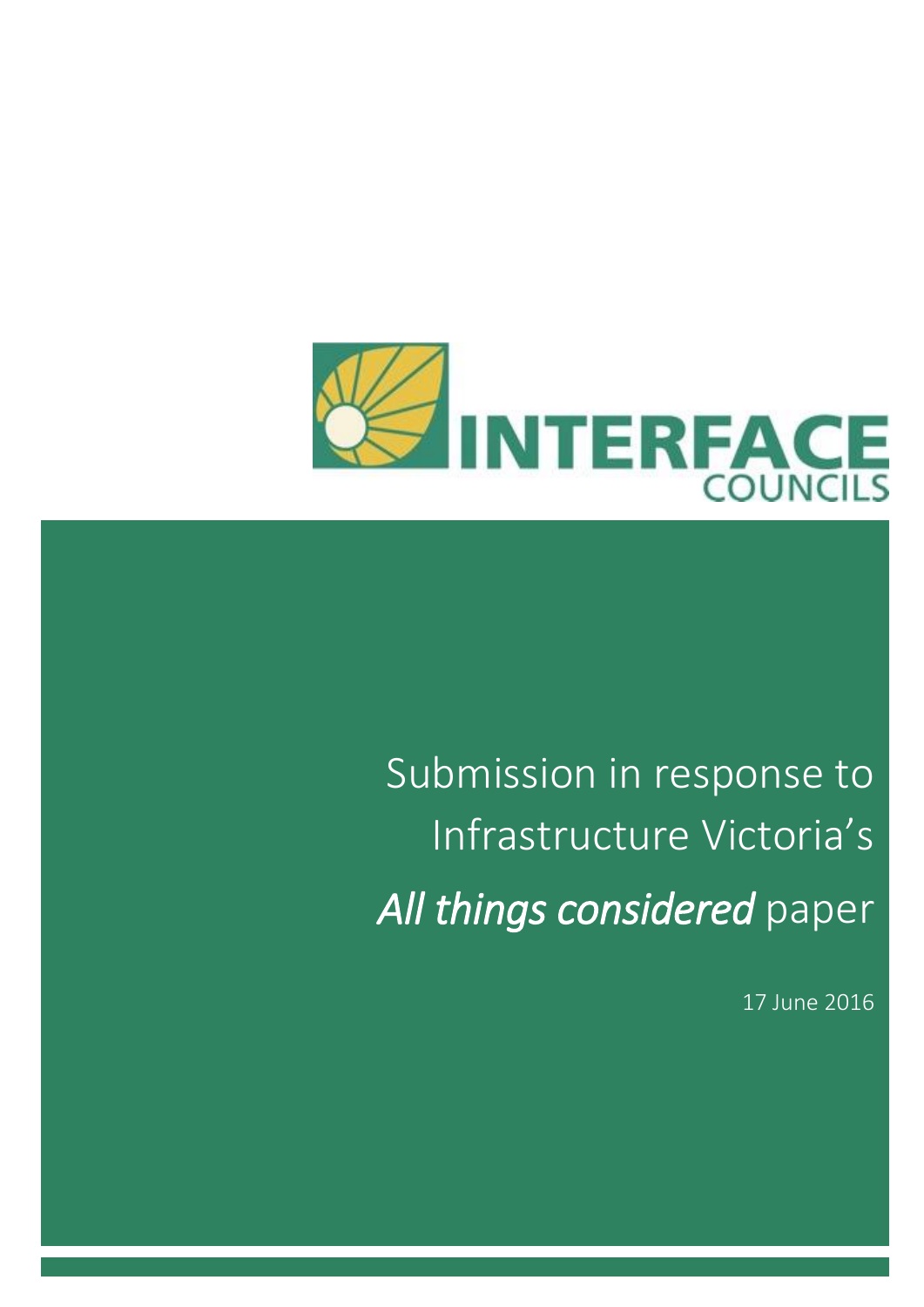# Contents

| 1. |  |
|----|--|
| a. |  |
| b. |  |
| C. |  |
| d. |  |
| e. |  |
| f. |  |
| 2. |  |
| а. |  |
| b. |  |
| C. |  |
|    |  |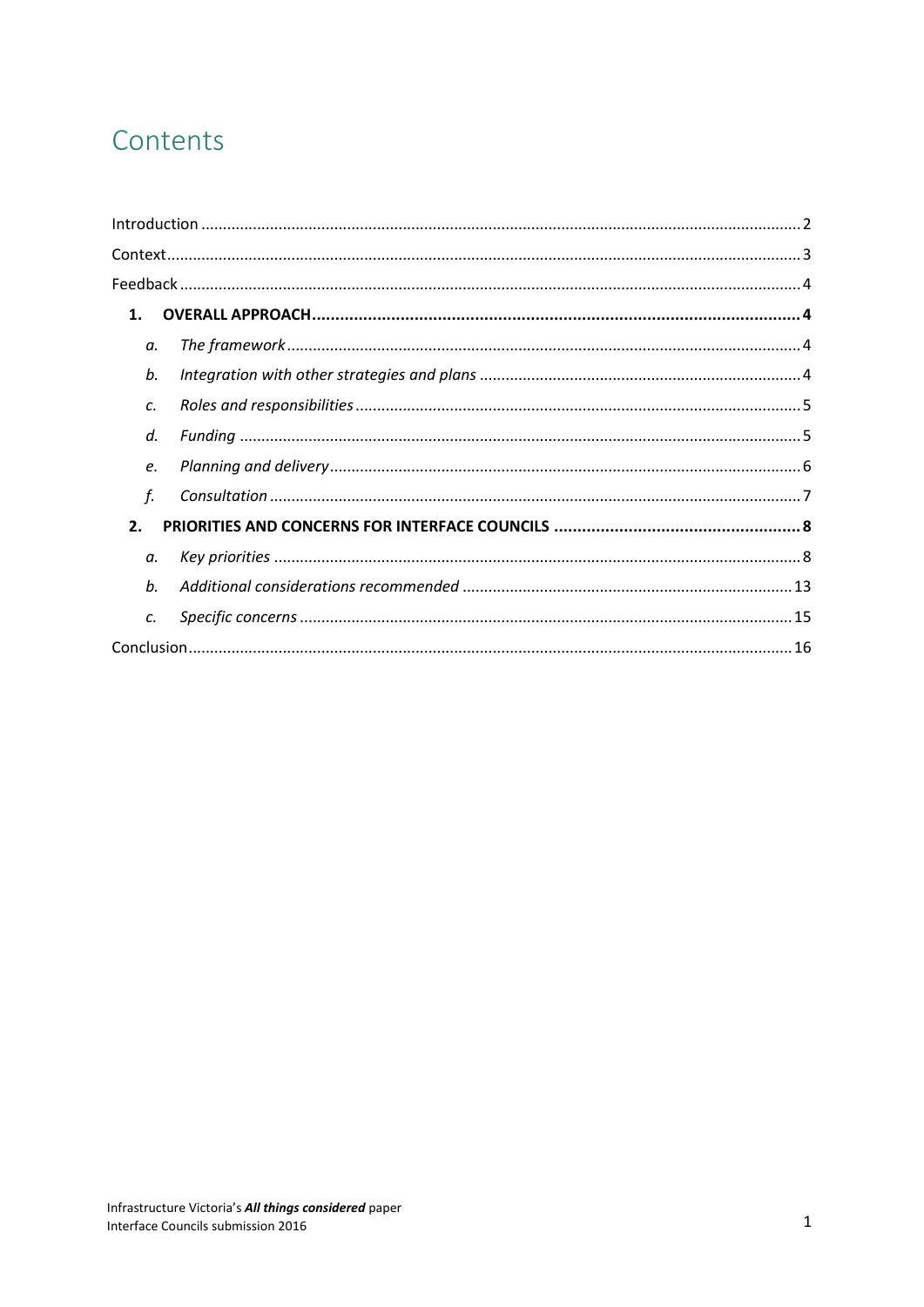# <span id="page-2-0"></span>Introduction

Interface Councils welcome the opportunity to make a submission in response to Infrastructure Victoria's *All things considered* paper.

Interface Councils would like to commend infrastructure Victoria on producing a thorough and transparent document that captures a wide array of options, both conservative and controversial, as possible solutions to a number of challenges that Victoria is currently facing, or will likely encounter in the coming years. We acknowledge and appreciate the magnitude of this task and the variables Infrastructure Victoria must consider when delivering its recommendations at the end of the year.

Thissubmission intends to assist with this task by tabling a collective position on behalf of the ten Interface municipalities comprising Cardinia Shire Council, City of Casey, Hume City Council, Melton City Council, Mitchell Shire Council, Mornington Peninsula Shire Council, Nillumbik Shire Council, City of Whittlesea, Wyndham City Council and Yarra Ranges Council.

It does this by providing considered feedback in two key areas:

- 1. Overall approach
- 2. Priorities/concerns for Interface Councils

Each Council may also submit an individual response notwithstanding the collective submission.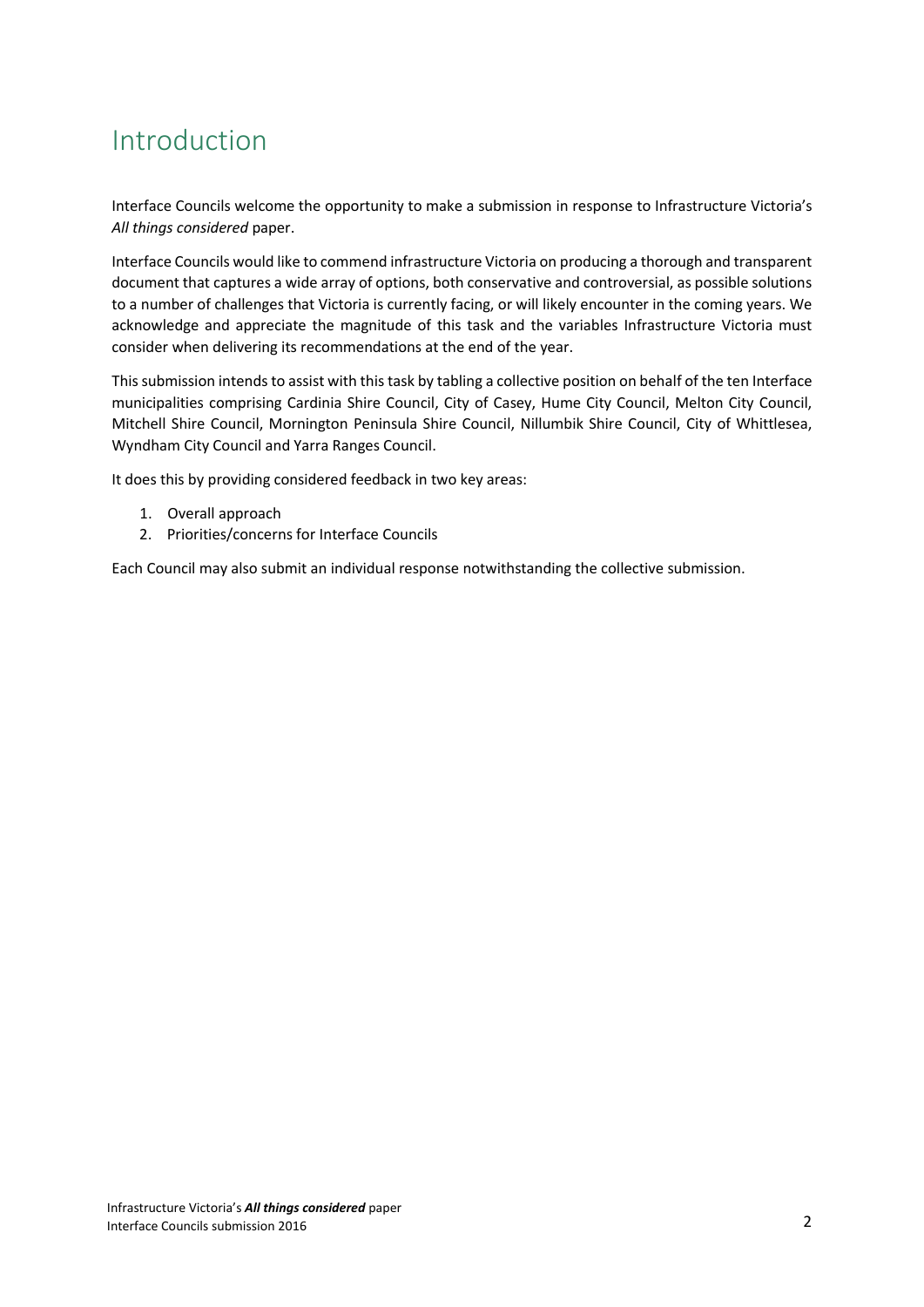### <span id="page-3-0"></span>**Context**

The Interface region is home to more than 1.3 million people and is continuing to grow significantly. The Interface region includes six growth area councils and the 10 councils collectively, are responsible for the management of 90 per cent of green wedges, some of Melbourne's most important assets in terms of biodiversity, sustainability and economic development.

During the last ten years, population growth in Interface areas has significantly exceeded the State average, accounting for over half of the growth occurring in Melbourne and nearly half of the State's population growth. Between 2010 and 2015, Interface Councils recorded an average growth rate of 3.1 per cent, almost four times that of regional Victoria and more than double the growth of non-Interface metro areas.

In understanding our position in response to *All things considered,* it is important to note the historical under-investment and lack of timely infrastructure delivery in interface areas, despite the additional burdens we carry. Expenditure to provide essential infrastructure has not kept pace with population growth, leaving residents in Interface areas living without access to adequate levels of infrastructure. This is an issue that has resulted in severely disadvantaged and isolated communities in Melbourne's outer suburbs, demonstrating the undeniable link between the timely delivery of appropriate infrastructure and social outcomes.

Looking to the future, where in just 15 years interface areas will account for approximately 65 per cent of Melbourne's growth, the challenge of providing essential infrastructure to support liveable and vibrant communities whilst also bridging the existing gap, is a significant one.

Furthermore, the complexities and pressures of maintaining and developing green wedges are immense. Issues facing Interface Councils include the loss of productive agricultural land, protection of biodiversity and green wedge amenity and support for appropriate tourism and economic development activities in green wedge areas. Issues which require both physical and social infrastructure, to be addressed.

Interface Councils acknowledge that other areas and regions in Victoria face other challenges that are also of great significance and also need to be addressed to fulfil Infrastructure Victoria's vision. However, Interface Councils stress that unless there are some fundamental changes to the way the State plans and delivers infrastructure, the communities in interface municipalities - who already struggle to access transport, education, health services, social support and employment- will be left behind.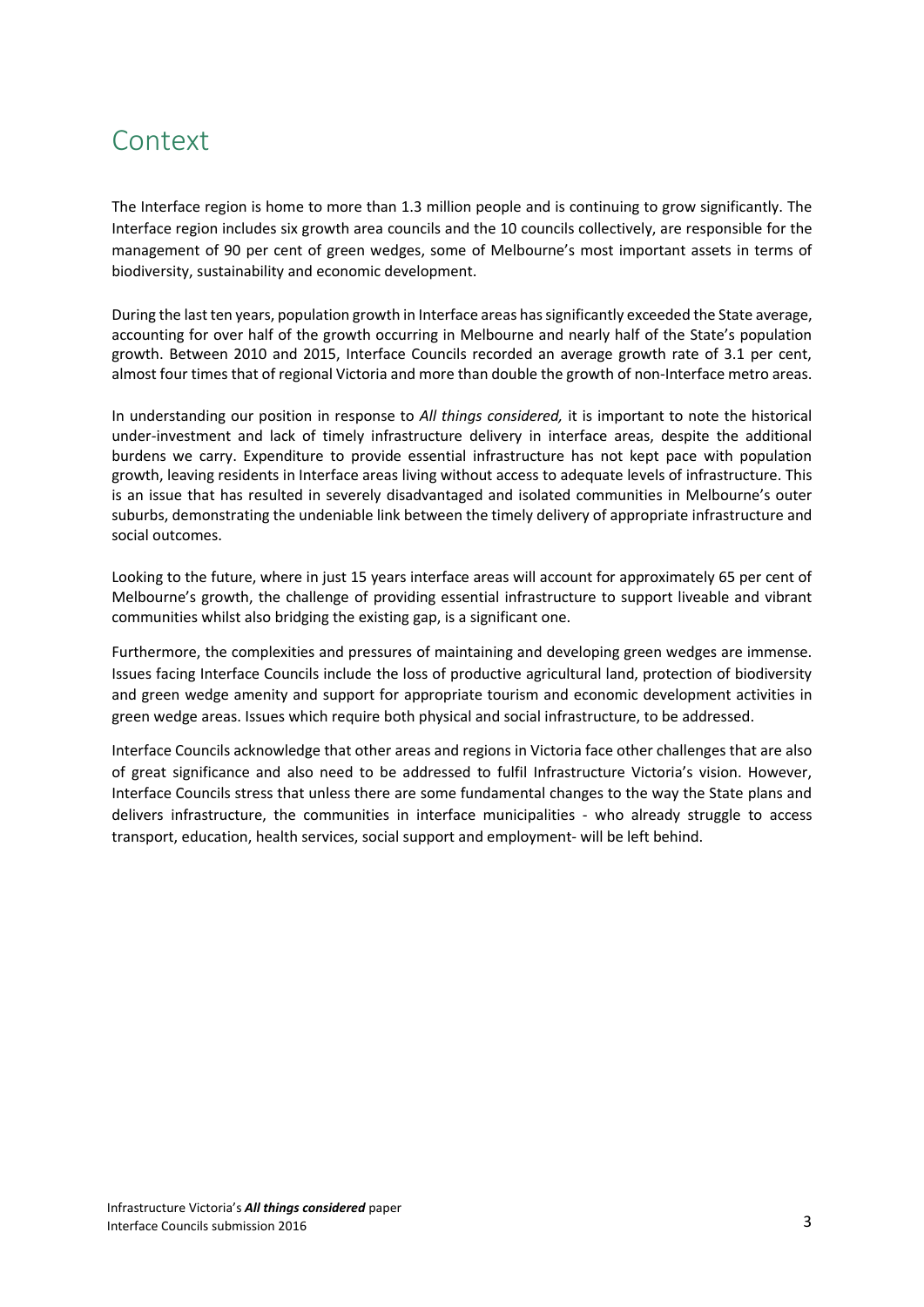# <span id="page-4-0"></span>Feedback

### <span id="page-4-1"></span>1. OVERALL APPROACH

#### <span id="page-4-2"></span>*a. The framework*

*All things considered* has tabled 236 options which are intended to achieve the vision and objectives set by Infrastructure Victoria in *Laying the foundations.* Interface Councils strongly support the emphasis on social outcomes in this framework and are pleased to see comprehensive set of options to help achieve these outcomes.

#### *But what does success look like?*

There is currently no clear measure or target for what success looks like within the framework. While the identification of needs does provide some guidance as to the purpose of options, there is a lack of clarification around what success looks like in addressing each need.

Without this, there is significant risk in options being selected based on a perception of relative contribution to a need rather than an accurate and somewhat objective assessment of whether the option is assisting with a specific and measurable outcome or outcomes associated with the need. For example, one measure of success for the need '*Address infrastructure demands in areas with high population growth'* could be a 7 day a week, high frequency and high capacity integrated transport network.

By developing a clear set of outcomes under each need, Infrastructure Victoria could work backwards from the desired outcome to identify the appropriate options to achieve this outcome. Moreover, if these measures of success can be defined, this 30-year strategy has a much greater chance of realising its independence, authority and withstanding political influence.

In addition to identifying what success looks like, as options are further developed and implementation plans are prepared, KPIs should be incorporated, e.g. time for delivery and budget, to ensure there are some performance measurement and accountability systems embedded in the strategy.

#### <span id="page-4-3"></span>*b. Integration with other strategies and plans*

It is clear Infrastructure Victoria has consulted a number of state government documents in its preparation of this paper, however it appears there is some disconnect with regards state policy documents. For example, a number of options tabled do not appear to reference existing requirements of the Victorian Planning Provisions. Interface Councils would strongly encourage Infrastructure Victoria to place great emphasis on ensuring there is consistency between existing state planning policy, the Plan Melbourne refresh paper (once released) and the 30- Year infrastructure strategy.

There have been a number of strategies and discussions papers out for comment from other agencies including the Department of Environment Land Water and Planning, the Port Phillip and Western Port Catchment Management Authority, the Metropolitan Waste and Resource Recovery Group which also explore infrastructure solutions such as water pricing, delivery of recycled water schemes, floodplain and waste management for Victoria.

Moreover, there is significant work that has been undertaken by councils as part of Regional Development Australia Committees, Regional Managers Forums, and the metropolitan sub-regional groups to explore and develop long-term infrastructure strategies both in general and relating to specific infrastructure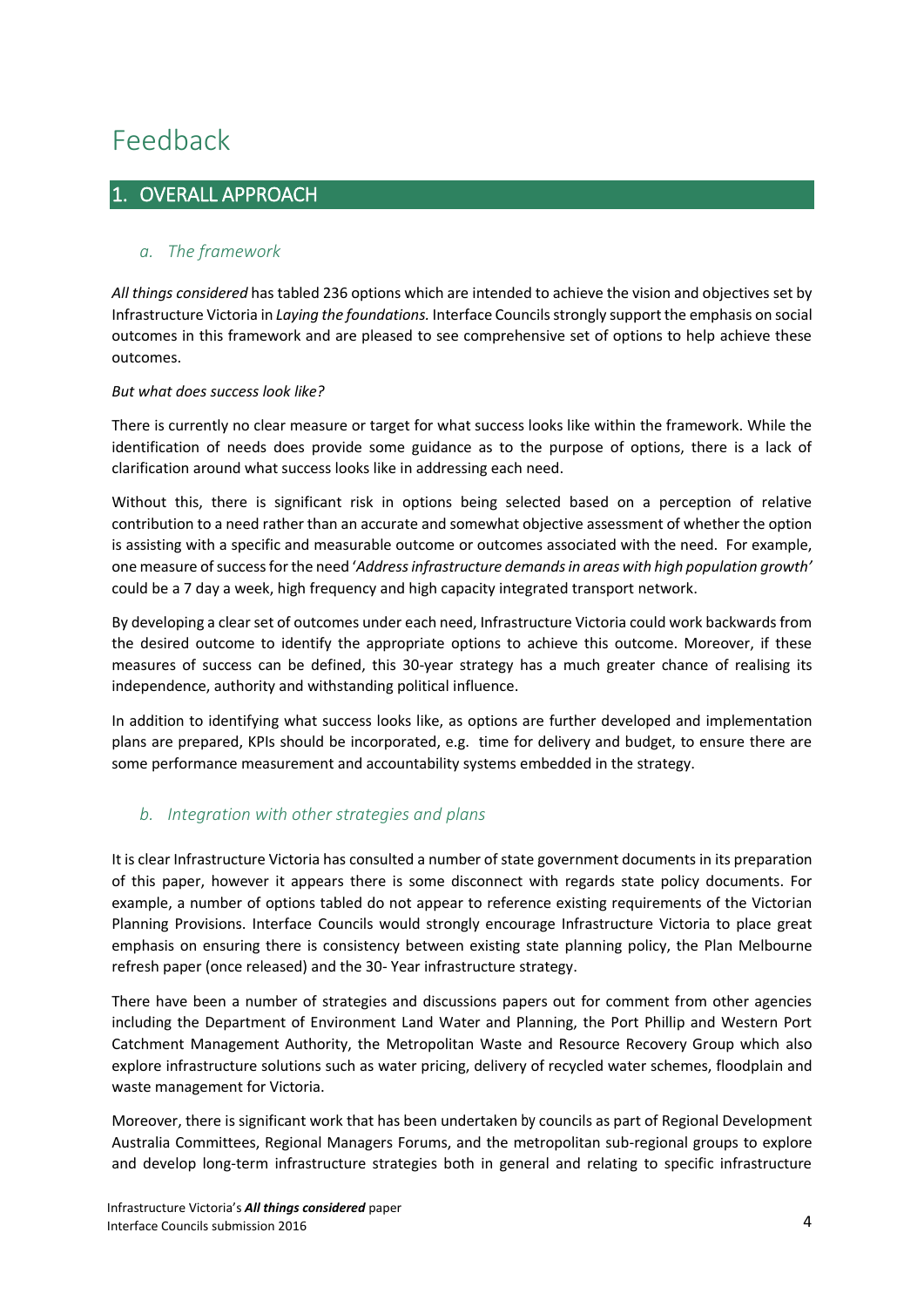categories at a local or regional level. For example, the northern regional councils developed *Northern Horizons*, a 50 year infrastructure plan for Melbourne's north to meet current and future infrastructure requirements and capitalise on the region's considerable social, economic and environment potential.

Interface Councils acknowledge there is an insurmountable number of plans, reports and strategies that could be considered in the development of infrastructure options. However, to ensure there is alignment across the board, both between state departments and agencies, and regional and local priorities, Interface Councils support a more extensive examination of some of the documents outlined above. A section demonstrating how an option relates to state, regional and local strategies, should be included in the options book that sits behind *All things considered.* 

#### <span id="page-5-0"></span>*c. Roles and responsibilities*

Local government plays a crucial role in the delivery and maintenance of infrastructure and will be impacted by the recommendations made in the final strategy.

As such, the intended roles and responsibilities of all three levels of government and the private sector in planning for, delivering, operating and maintaining an infrastructure asset should be identified as part of the development of each option.

Council resources are already tight and even more so in the current rate capping environment. Interface Councils are concerned about the increase in responsibility and financial burden the draft options may incur on already scarce resources. For example, there are a number of options which may not fall within the State's traditional position description which will likely result in the responsibility resting with councils. In addition, there are options where the State Government would be the lead agent, yet the responsibility of implementing a program, will fall to local government.

Unless there is careful consideration about the roles of all stakeholders in the funding and delivery of the draft options, the final strategy is at risk of operating beyond the means of those that can implement it. By incorporating this analysis into the strategy, it will allow for a healthy assessment of whether in fact a project can be implemented in the appropriate timeframes. This may in turn, impact the merit and prioritisation of some options.

#### <span id="page-5-1"></span>*d. Funding*

As stated in *All things considered:*

*'…How we pay for and finance infrastructure can significantly affect which community needs are met, who can access infrastructure, how we use it, and when we pay for it.'* 

While the price of delivering comes at a cost, often it is the hidden recurrent costs that become a liability. This is an issue all levels of government struggle with. There is some discussion of possible funding mechanisms in *All things considered and* the *Funding and Financing* paper. However, a more inclusive and prominent debate about the way options would be funded and maintained is required before considered recommendations- that take into account the implications for all stakeholders- can be made.

In particular, Interface Councils are facing increasing strain on what are already limited revenue streams. Interface Councils do not have access to the same revenue streams as many other Councils across Victoria. For example, a large portion of revenue for non-Interface Metropolitan Melbourne Councils is parking revenue, income that Interface Councils cannot access. In a rapidly changing environment including the rate cap as well as amendments to developer contributions legislation, the ability for Interface Councils to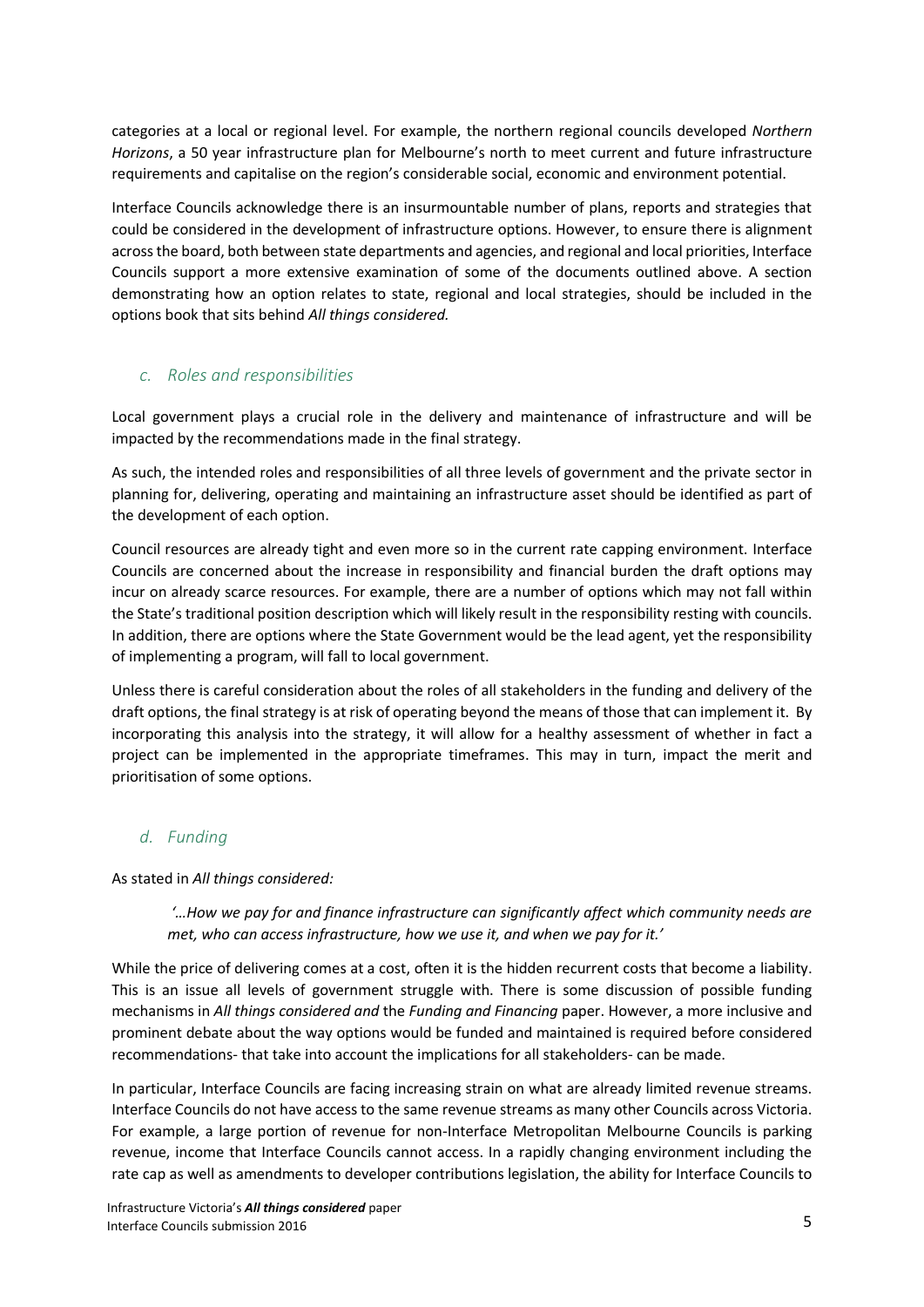deliver adequate infrastructure and services that keeps pace with rapidly growing population is becoming increasingly restricted. Unless, these conditions are considered, there is a danger the intended purpose and potential of options is undermined.

#### **Growth Area Infrastructure Charge (GAIC)**

In 2008, the Growth Area Infrastructure Contribution was introduced to incur a levy for land bought within the Urban Growth Boundary, to provide state infrastructure needed to support the development of new suburbs. As stated by the Metropolitan Planning Authority "All funds raised by the GAIC will be used to provide vital State infrastructure and to assist development in the growth areas of Melbourne". The GAIC has been estimated to contribute approximately 15 percent of the cost of providing State infrastructure and services in the growth areas." However, despite millions of dollars being collected, growth area councils have seen minimal tangible outcomes nor given any indication of a forward program for the expenditure of these contributions.

Interface Councils assert that GAIC directly relates to the need *Addressing infrastructure demands in areas of high growth*. In relation to the discussion of possible funding mechanisms, the group strongly encourages Infrastructure Victoria to recommend a more effective and transparent governance of this funding stream is required to assist with the funding of options that qualify for it. This should include collections currently sitting in the hands of the State Revenue Office, as well as those that will be obtained in the future.

#### **Asset management and maintenance**

Interface Councils commend Infrastructure Victoria on the attention given to asset management and maintenance in *All things considered.* 

The paper identifies the relationship between the level of service provided by infrastructure and the standard the asset is maintained at. While Interface Councils supports the focus on "the need for more costly, frequent and earlier maintenance efforts." it would like to highlight the inequity that currently exists in terms of the standards and regulations local government must adhere to and the lack there of for state government.

For example, the current arterial road network is maintained at a standard far from what it should be. There is a significant need for increased investment in the renewal of road pavements across the existing network, state-wide.

It seems only fair and responsible that if there are standards and regulations that require local government to maintain assets to a certain level, the same should apply for other levels of government, before exploring to options that require us to expand or build new assets. As such Interface Councils emphasise the need for a broader, state-wide conversation about these standards, in particular for roads, and a commitment to adhering to these by all parties responsible for managing and maintaining infrastructure assets.

#### <span id="page-6-0"></span>*e. Planning and delivery*

A common conundrum in Interface areas is the desire by councils and developers to deliver innovative, cost-effective and sustainable solutions, yet being unable to implement it due to a lack of long-term planning and funding certainty from the State Government. As a result, councils and developers are often forced to proceed with the delivery of less innovative, less cost-effective and less sustainable solutions to ensure communities have access to basic infrastructure in a timely manner. For example,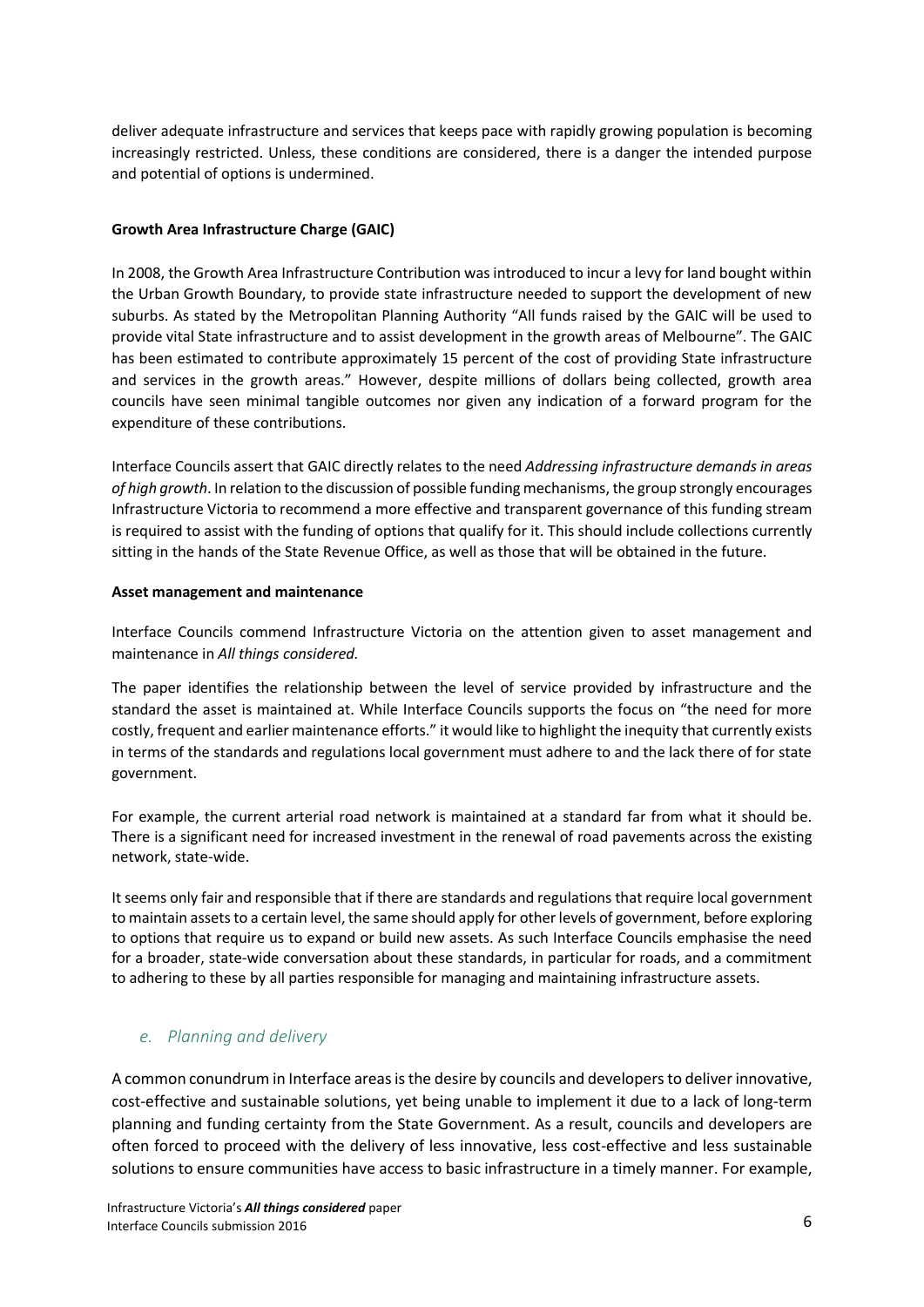in many cases Interface Councils have been prepared for the implementation of a shared use, collocated or integrated facility. However, due to a lack of guaranteed funding at a state level, councils have been forced to proceed with building urgently required community facilities to address overdemand. Consequently, council forgo opportunities to build infrastructure to serve more than one purpose and address more than one need.

While Interface Councils appreciate the 30-year infrastructure strategy lays the foundations for longterm planning, there are some fundamental changes to the approach to planning for, funding and delivering infrastructure that are required at a state level. Governance changes, Interface Councils strongly believe should be incorporated into the strategy for it to fulfil its vision and objectives, include:

- 1. *Long-term planning cycles and funding certainty –* four to eight year planning cycles and a commitment from governments to longer-term funding certainty would enable significant forward planning for councils and the private sector. In particular, it would allow councils to incorporate the required funds into their budget process. This would enable more successful partnerships, new service delivery models and a greater leverage of each dollar invested for all parties involved.
- 2. *Early delivery –*The above approach would dramatically assist with the early delivery of enabling infrastructure. This is imperative in Interface areas, as for too long, infrastructure has been delivered after communities have been developed rather than before or as the communities are being developed.

The consequences of an 'on demand' approach are explicit. Schools are overcrowded, footpaths are missing meaning children cannot ride or walk to school, roads are congested and perhaps the overarching product of the latter, access to adequate education, employment and social support services is significantly diminished. Mandating an early delivery approach to infrastructure, not only prevents the increased social welfare and economic costs associated with disadvantage, but reaps significant social and economic benefits for the area and the State.

#### <span id="page-7-0"></span>*f. Consultation*

Interface Councils acknowledge that Infrastructure Victoria are operating within tight timeframes. Nevertheless, the consultation time frames for a document of such significance to the strategic direction of Victoria, were insufficient.

Local government as a major provider of infrastructure across Victoria and responsible for \$79 billion of assets and infrastructure, and the bearer of crucial local knowledge should be considered a key stakeholder, and thus be given adequate time to provide the input and evidence it can contribute to this process.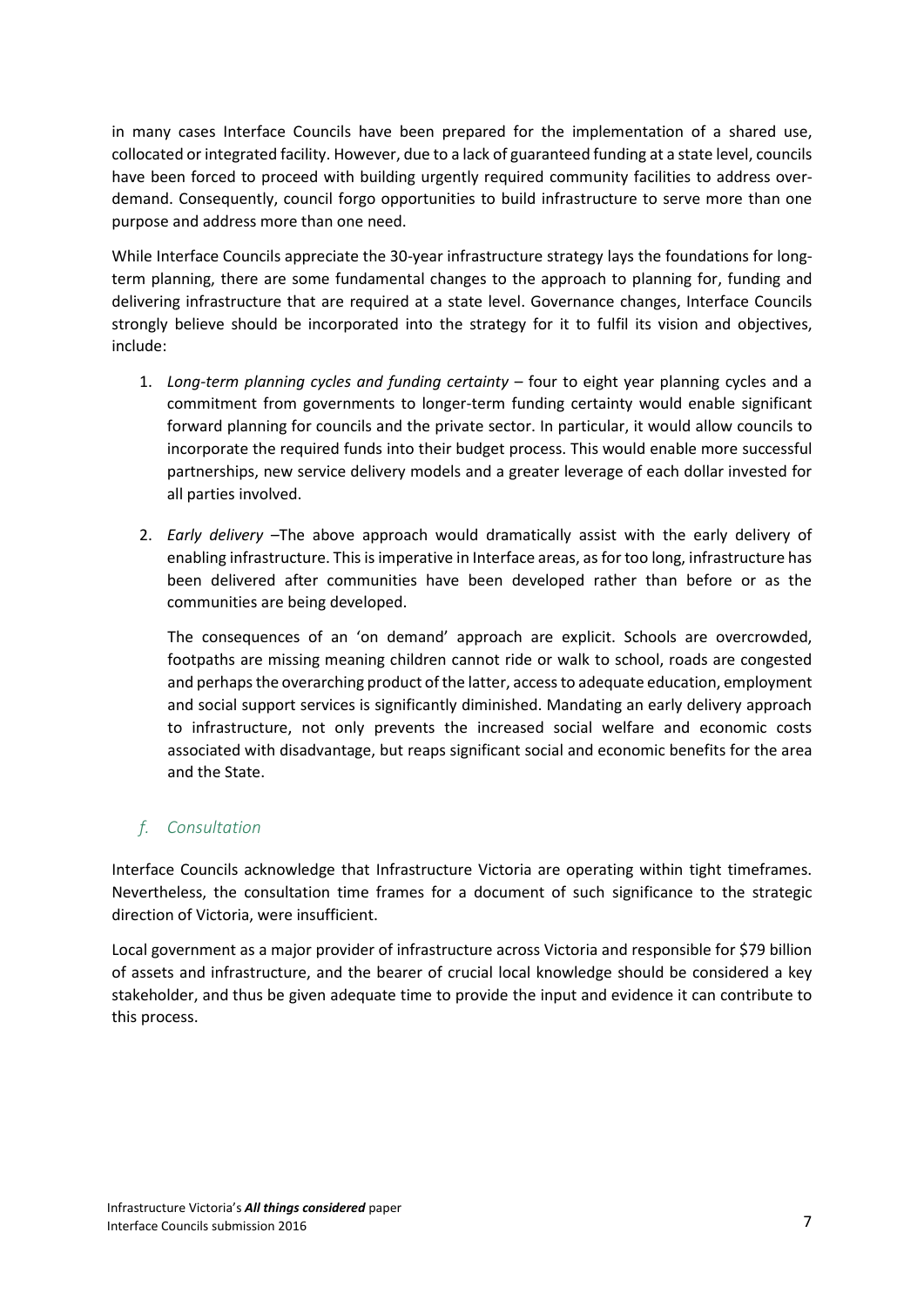### <span id="page-8-0"></span>2. PRIORITIES AND CONCERNS FOR INTERFACE COUNCILS

Interface Councils are extremely supportive of the diverse types of infrastructure explored. Furthermore, it is great to see the options tabled are not restricted to traditional tangible infrastructure such as public transport, but also include non-traditional infrastructure-related options such as justice, education and employment. Many of the traditional and non-traditional items identified, would directly benefit the social and economic well-being of interface communities.

In this section, we attempt to identify key priorities in the options canvassed, additional options or changes that Interface Councils believe should be considered and the options it has concerns about.

#### <span id="page-8-1"></span>*a. Key priorities*

Interface Councils considers all 19 Needs as high priorities, and support the majority of options detailed in *All things considered*. Below are Interface Councils' key priorities amongst the existing options.

| <b>Key priority</b>                           | <b>Comments</b><br>(Further information can be provided on request)                                                                                                                                                                                                                                                                                | Need/s: (Incl. all<br>needs it<br>contributes to) |
|-----------------------------------------------|----------------------------------------------------------------------------------------------------------------------------------------------------------------------------------------------------------------------------------------------------------------------------------------------------------------------------------------------------|---------------------------------------------------|
| Growth area bus service<br>expansion (LBS)    | As increased frequency of priority bus routes and<br>extension of existing routes is a key priority, there<br>strong support for a 'Whole of Government' and<br>cross stakeholder approach to the coordination and<br>delivery of bus services.                                                                                                    | 1, 10, 11                                         |
|                                               | Interface Councils in partnership with PTV and local<br>bus operators have prepared the PTV Interface Bus<br>Service Improvement Report. This report identifies<br>a number of improvements that would assist in<br>bringing bus services up to minimum service levels.<br>A copy of this report can be provided on request.                       |                                                   |
| Greenfield development<br>sequencing (GFS)    | This option requires elevation- currently in<br>'concepts requiring further development' however<br>is strongly supported by Interface Councils.                                                                                                                                                                                                   | $\mathbf{1}$                                      |
|                                               | GFS would improve coordination and sequencing of<br>infrastructure through greater direction and<br>emphasis on planning for sequencing of<br>infrastructure and staged land release in PSPs. It<br>would also increase councils' ability to manage<br>sequencing and alignment of new development<br>with infrastructure in the planning process. |                                                   |
| Sub-regional infrastructure<br>planning (SIP) | Fully support the need to establish a collaborative<br>partnership across all levels of government to align<br>the roll out of infrastructure with all land use and<br>other initiatives.                                                                                                                                                          | $\mathbf{1}$                                      |
|                                               | Must ensure that it is focused on infrastructure<br>delivery or priority setting and not planning.                                                                                                                                                                                                                                                 |                                                   |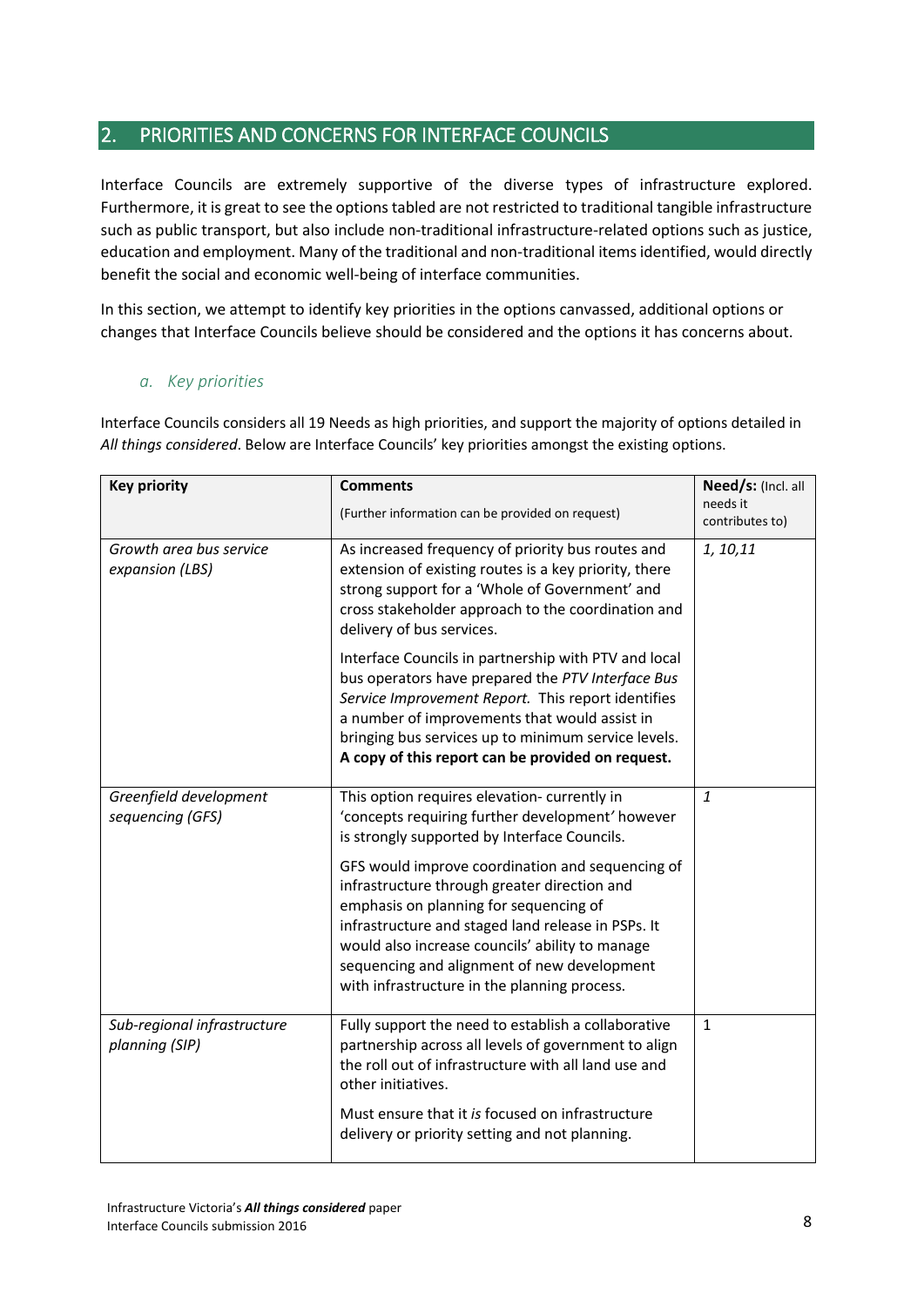| <b>Key priority</b>                                           | <b>Comments</b>                                                                                                                                                                                                                           | Need/s: (Incl. all          |
|---------------------------------------------------------------|-------------------------------------------------------------------------------------------------------------------------------------------------------------------------------------------------------------------------------------------|-----------------------------|
|                                                               | (Further information can be provided on request)                                                                                                                                                                                          | needs it<br>contributes to) |
| Growth area train station<br>upgrade and provision (GAT)      | Strongly supported and requires elevation as it is<br>currently in 'concepts requiring further<br>development.'                                                                                                                           | 1,10                        |
|                                                               | In addition, the list of identified projects should be<br>reviewed in close consultation with Interface<br>Councils to ensure alignment with priorities.                                                                                  |                             |
| Urban development in<br>established areas (UDC)               | Support intensification of development along<br>transport corridors especially public transport<br>corridors. However, more clarity is required as to<br>the level of local government involvement in<br>determining what is appropriate. | $\mathbf{1}$                |
| Arterial road network<br>employment enhancements<br>(ARN)     | Further analysis is needed for the ARN to determine<br>how land use and economic development can be<br>initiated by the State so that road infrastructure can<br>be provided.                                                             | 1,10,11                     |
|                                                               | Moreover, this option should also refer to the<br>Australian Infrastructure Plan priority list which<br>prioritises outer suburban capacity improvements.                                                                                 |                             |
| Cultural and sports major<br>infrastructure investment        | This option requires elevation as it is currently in<br>'concepts requiring further development'                                                                                                                                          | 1,4,5                       |
| framework (CSM)                                               | Funding for higher order facilities must be<br>considered as part of growth area planning. The<br>current investment is not sufficient.                                                                                                   |                             |
|                                                               | A framework should incorporate processes to<br>ensure benefits of infrastructure investments are<br>equitably distributed (i.e. gender, social and cultural<br>inclusion lens at planning stage)                                          |                             |
| Community space<br>refurbishment or rationalisation           | This option requires elevation, as it is currently in<br>'concepts requiring further development'                                                                                                                                         | 1,5                         |
| (CSR)                                                         | The 2015 ALGA State of the Assets reports that<br>councils' self-reported 40 per cent of community<br>infrastructure is not fit-for-purpose and require<br>significant maintenance or renewal works to bring it<br>up to standard.        |                             |
| Sport and recreational facility<br>investment framework (SRF) | It is recommended this option is further explored,<br>However, it needs to take into account gender and<br>cultural needs with changing demographics and<br>trends in sport participation.                                                | 1,4                         |
| Preventative health care<br>awareness (PHC)                   |                                                                                                                                                                                                                                           | 3                           |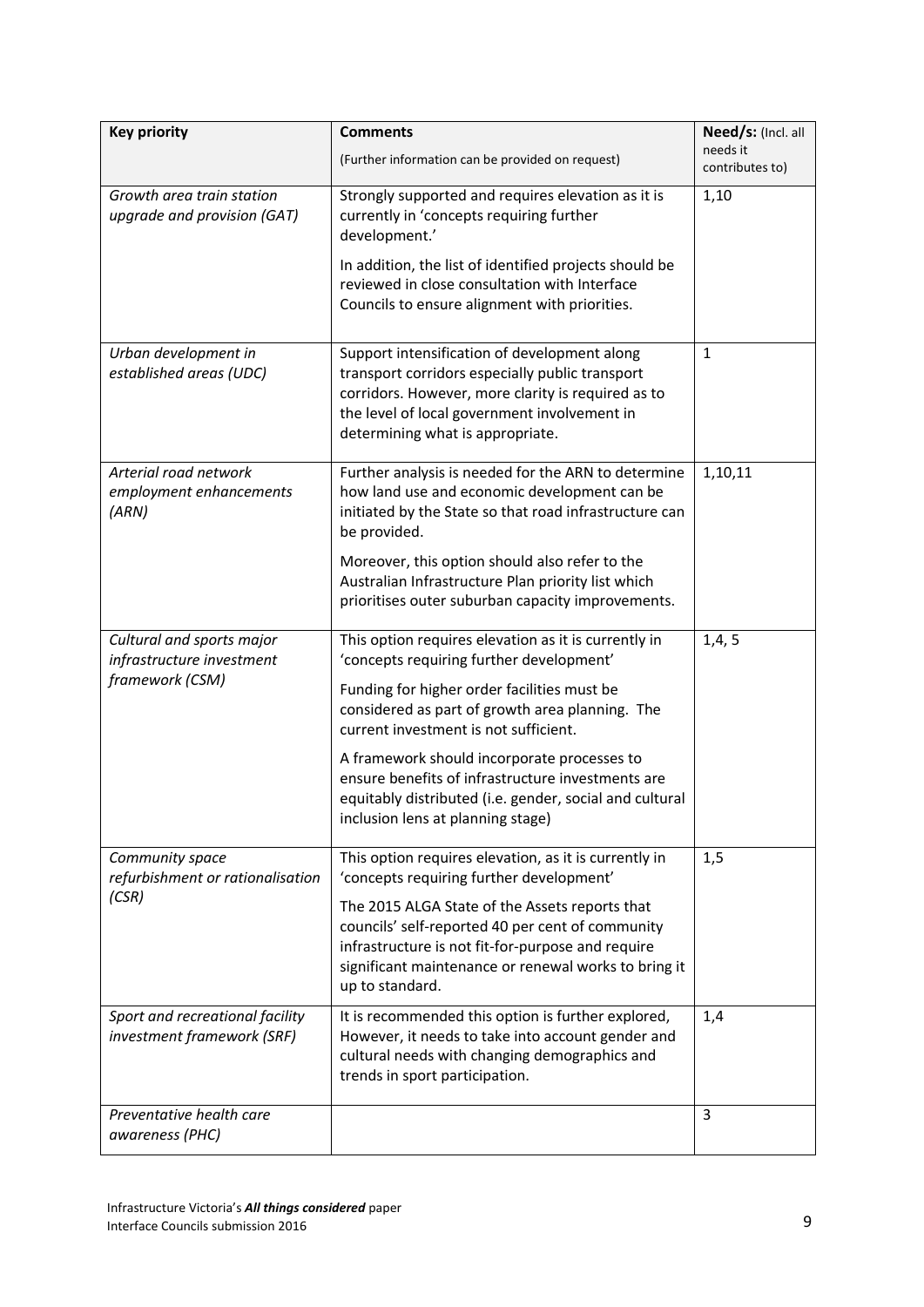| <b>Key priority</b>                                   | <b>Comments</b>                                                                                            | Need/s: (Incl. all          |
|-------------------------------------------------------|------------------------------------------------------------------------------------------------------------|-----------------------------|
|                                                       | (Further information can be provided on request)                                                           | needs it<br>contributes to) |
| Community infrastructure                              | There is significant need to embed universal design                                                        | 1,4,5                       |
| accessibility (CIM)                                   | principles to new and upgraded community<br>infrastructure to make accessible and inclusive for            |                             |
|                                                       | all people irrespective of mobility, gender or age.                                                        |                             |
|                                                       |                                                                                                            |                             |
| Integrated shared use                                 | Interface Councils have seen major benefits for                                                            | 1,4,5                       |
| community and recreation                              | communities through integrated shared use                                                                  |                             |
| facilities (RFC)                                      | facilities that have been delivered. However, often a<br>lack of funding certainty and planning at a state |                             |
|                                                       | level prohibits councils from maximising these                                                             |                             |
|                                                       | opportunities.                                                                                             |                             |
|                                                       | There is a need for state-wide, whole of                                                                   |                             |
|                                                       | government policy about shared community space<br>and how it should occur.                                 |                             |
|                                                       |                                                                                                            |                             |
| Bicycle and walking path<br>expansion and improvement | The importance of recognising major trail networks<br>and other walking/bike paths in promoting active     | 1, 4                        |
| (BWP2)                                                | transport and physical activity for all ages. Particular                                                   |                             |
|                                                       | consideration should be given to missing links that                                                        |                             |
|                                                       | prohibit or discourage active lifestyles.                                                                  |                             |
| Justice delivery in growth areas                      | There is limited access to justice systems in                                                              | 1,8                         |
| (JDG)                                                 | Interface areas. As such this option requires                                                              |                             |
|                                                       | elevation as it currently sits in 'concepts requiring<br>further development'                              |                             |
| Justice and human services join                       | There is limited access to justice systems in                                                              | 1,8                         |
| planning (JHS)                                        | Interface areas. As such this option requires                                                              |                             |
|                                                       | elevation as it currently sits in 'concepts requiring                                                      |                             |
|                                                       | further development'                                                                                       |                             |
| <b>School shortages (SSS)</b>                         | Interface Councils strongly support this option.                                                           | 1,9                         |
|                                                       | However emphasise often the delay in delivery of                                                           |                             |
|                                                       | schools due to misalignment with the release of<br>land for development. As a result inadequate            |                             |
|                                                       | education infrastructure has led to significantly                                                          |                             |
|                                                       | overcrowded schools that are not conducive to a                                                            |                             |
|                                                       | quality learning environment, evident in:                                                                  |                             |
|                                                       | Relatively low educational outcomes                                                                        |                             |
|                                                       | High youth disengagement particularly in<br>regards to higher education and workforce                      |                             |
|                                                       | participation                                                                                              |                             |
|                                                       |                                                                                                            |                             |
| <b>TAFE recapitalisation (TAF)</b>                    | Limited opportunities for face-to-face tertiary<br>education, locally, and significantly limited access to | 1,9                         |
|                                                       | public transport. Consequences as above.                                                                   |                             |
| Lifelong learning hubs (LLH)                          |                                                                                                            | 1,9                         |
|                                                       |                                                                                                            |                             |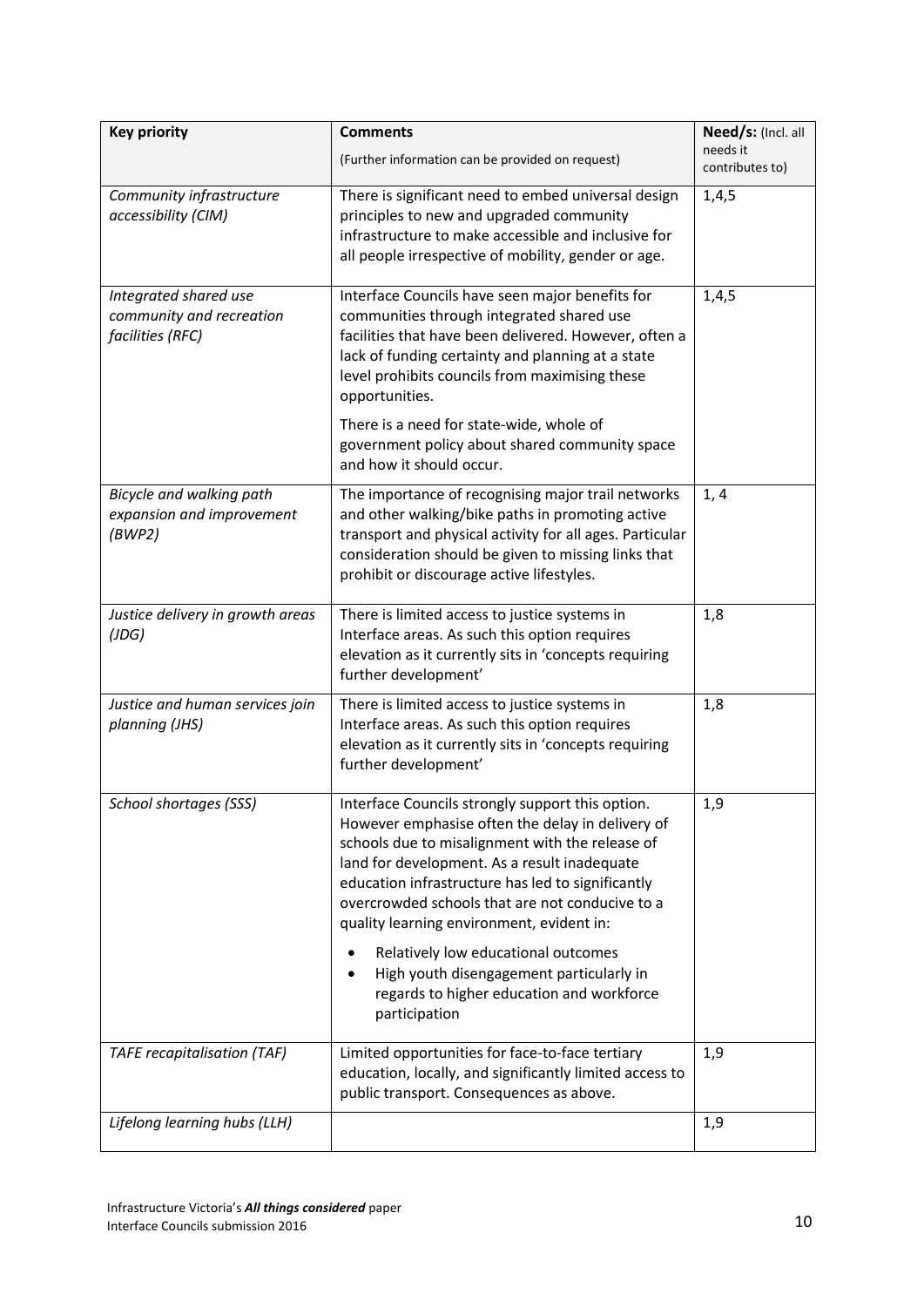| <b>Key priority</b>                                                      | <b>Comments</b>                                                                                                                                                                                                                                                                                                                                                                                                                                                                                                                                                                                                                                                                                                                                                                                                                                                                                                        | Need/s: (Incl. all          |
|--------------------------------------------------------------------------|------------------------------------------------------------------------------------------------------------------------------------------------------------------------------------------------------------------------------------------------------------------------------------------------------------------------------------------------------------------------------------------------------------------------------------------------------------------------------------------------------------------------------------------------------------------------------------------------------------------------------------------------------------------------------------------------------------------------------------------------------------------------------------------------------------------------------------------------------------------------------------------------------------------------|-----------------------------|
|                                                                          | (Further information can be provided on request)                                                                                                                                                                                                                                                                                                                                                                                                                                                                                                                                                                                                                                                                                                                                                                                                                                                                       | needs it<br>contributes to) |
| School infrastructure funding                                            | This is crucial for education facilities to be delivered                                                                                                                                                                                                                                                                                                                                                                                                                                                                                                                                                                                                                                                                                                                                                                                                                                                               | 1,9                         |
| certainty (SIF)                                                          | in a timely manner so access to quality learning<br>environments is not compromised.                                                                                                                                                                                                                                                                                                                                                                                                                                                                                                                                                                                                                                                                                                                                                                                                                                   |                             |
| Employment outside central city<br>incentivisation (EOC)                 | It is strongly recommended Metropolitan Activity<br>Centres are included in the list of places where<br>incentives should be provided.                                                                                                                                                                                                                                                                                                                                                                                                                                                                                                                                                                                                                                                                                                                                                                                 | 10                          |
| Public transport train<br>timetabling (PTV)                              |                                                                                                                                                                                                                                                                                                                                                                                                                                                                                                                                                                                                                                                                                                                                                                                                                                                                                                                        | 1,10,11                     |
| Road space allocation changes<br>(RSF)                                   |                                                                                                                                                                                                                                                                                                                                                                                                                                                                                                                                                                                                                                                                                                                                                                                                                                                                                                                        | 10                          |
| Train station car parking<br><i>improvements (TSC)</i>                   | Many residents in Interface areas are often<br>discouraged from using public transport due to<br>limited car parking space and very restricted PT<br>connectivity between their home and trains. There<br>is currently huge, and inappropriate overflow at<br>many interface train stations.<br>Interface Councils should be consulted in the                                                                                                                                                                                                                                                                                                                                                                                                                                                                                                                                                                          | 1,10,11                     |
|                                                                          | development of the detail of this option.                                                                                                                                                                                                                                                                                                                                                                                                                                                                                                                                                                                                                                                                                                                                                                                                                                                                              |                             |
| New Port (NCP)                                                           | Interface Councils are concerned that delays in this<br>decision will place greater pressure on the Port of<br>Melbourne to be Melbourne's only port and would<br>require significant dredging and deepening of the<br>heads and bay. It is vital that the location of an<br>alternative port be determined as soon as possible.<br>Failure to resolve this issue will have significant<br>economic impact to the region and Victoria. In a<br>report undertaken by global infrastructure<br>consultancy GHD, it is estimated that for the<br>Victorian state economy, in 2035-36, the negative<br>impact of insufficient container port capacity would<br>be around \$2.2 billion in Gross State Product (GSP)<br>and would mean a loss of 4,800 jobs (Port of<br>Hastings Economic Impact Analysis, GHD and<br>Econsearch, 2013). Preferred options for a port may<br>be outlined in individual council submissions. | 13                          |
| Recycled treated wastewater<br>for non-potable agricultural use<br>(TWR) | In particular, the Bunyip food belt project which is<br>based on major use of recycled water.                                                                                                                                                                                                                                                                                                                                                                                                                                                                                                                                                                                                                                                                                                                                                                                                                          | 14                          |
| Recycled treated wastewater<br>for non-potable household use<br>(RTH)    | Purple pipelines schemes are being implemented in<br>some interface areas. Interface Councils strongly<br>encourage these types of options to be considered<br>for all areas in Melbourne to achieve the<br>environmental outcomes laid out. This option<br>requires elevation                                                                                                                                                                                                                                                                                                                                                                                                                                                                                                                                                                                                                                         | 14                          |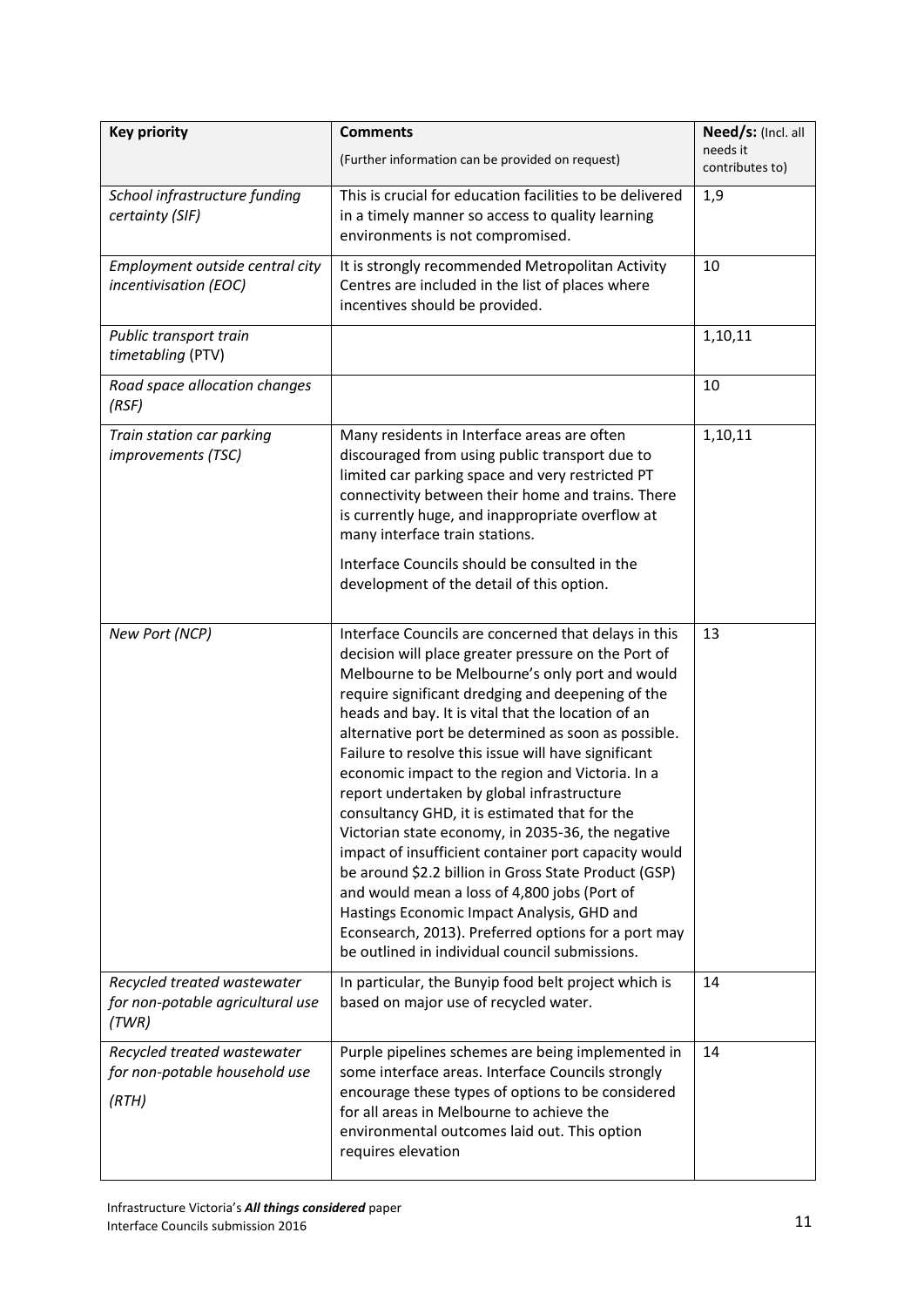| <b>Key priority</b>                                              | <b>Comments</b>                                                                                                                                                                                                                                                                                                                                     | Need/s: (Incl. all          |
|------------------------------------------------------------------|-----------------------------------------------------------------------------------------------------------------------------------------------------------------------------------------------------------------------------------------------------------------------------------------------------------------------------------------------------|-----------------------------|
|                                                                  | (Further information can be provided on request)                                                                                                                                                                                                                                                                                                    | needs it<br>contributes to) |
| <b>Priorities for specific interface areas</b>                   |                                                                                                                                                                                                                                                                                                                                                     |                             |
| International airport in the<br>south east of Melbourne (IAS)    | Further development is required to consider the<br>impact on environment (including on the Western<br>Port RAMSAR area) and existing communities.<br>Consideration should be given for the airport to<br>complement existing and future infrastructure<br>projects to maximise economic opportunities across<br>the whole of the south east region. | $\mathbf{1}$                |
| Northern metropolitan corridor<br>health service expansion (NHE) |                                                                                                                                                                                                                                                                                                                                                     | 1,3                         |
| Clyde Rail extension (CRE)                                       | Required to service the forecast 100 000 residents<br>expected to move into Clyde and Clyde South as<br>well as surrounding communities, in the next 10-15<br>years.                                                                                                                                                                                | 1,10,11                     |
| Melton rail electrification<br>(MRE1)                            | Indirect benefits for surrounding municipalities too.                                                                                                                                                                                                                                                                                               | 1,10, 11                    |
| Wyndham Vale to Werribee rail<br>extension (WWW)                 | Requires a review of the scope in consultation with<br>relevant councils, in particular Wyndham City<br>Council.                                                                                                                                                                                                                                    | 1,10, 11                    |
| Wallan rail electrification<br>(WRE1)                            | Should include New Beveridge and Lockerbie rail<br>stations and station upgrades.                                                                                                                                                                                                                                                                   | 1,10,11                     |
| Wollert rail extension (WRE2)                                    | A rapid bus service with its own right of way is a<br>viable short-term solution to promote use of public<br>transport.                                                                                                                                                                                                                             | 1,10,11                     |
| <b>Outer Metropolitan Ring Road</b><br>(OME)                     | Could be considered as two discrete projects being<br>the sections - Hume FWY to Western FWY and The<br>Western FWY to the Princes FWY due to benefits<br>associate with each section independently                                                                                                                                                 | 1,10,11                     |
| Western Intermodal Freight<br>Terminal (WIF)                     | This option should be elevated as it currently a<br>'concept for further development.' It is understood<br>the business case is well advanced for this project.                                                                                                                                                                                     | 13                          |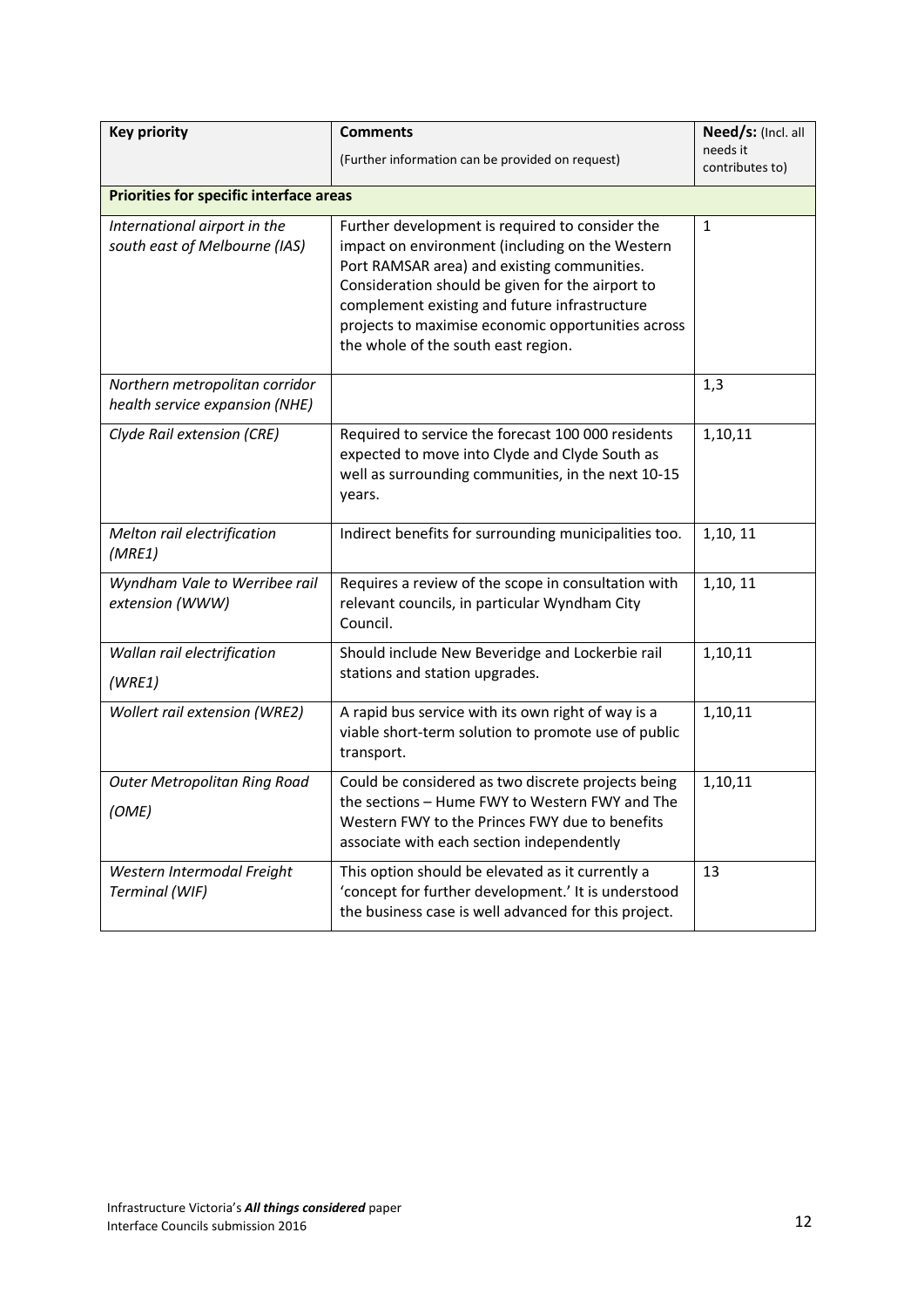#### <span id="page-13-0"></span>*b. Additional considerations recommended*

The below table identifies high priority options that Interface Councils warrant significant consideration for inclusion in the final strategy.

| <b>Recommendation for</b>                                                                                                                                      | <b>Comment</b>                                                                                                                                                                                                                                                                                                                                                                                                                                                                                                                                                                                                                                                                                                                                                               | Need/s:                                |
|----------------------------------------------------------------------------------------------------------------------------------------------------------------|------------------------------------------------------------------------------------------------------------------------------------------------------------------------------------------------------------------------------------------------------------------------------------------------------------------------------------------------------------------------------------------------------------------------------------------------------------------------------------------------------------------------------------------------------------------------------------------------------------------------------------------------------------------------------------------------------------------------------------------------------------------------------|----------------------------------------|
| additional option/change                                                                                                                                       | (Further information can be provided on request)                                                                                                                                                                                                                                                                                                                                                                                                                                                                                                                                                                                                                                                                                                                             | (Incl. all needs it<br>contributes to) |
| An option relating to<br>population triggers for new<br>infrastructure in Growth Areas,<br>should be included                                                  | The development of state government infrastructure<br>should be linked to population growth, e.g.<br>For<br>every increase of population x 000 people, the State<br>Government should be required to purchase land for<br>a Primary School. This would have a twofold benefit:                                                                                                                                                                                                                                                                                                                                                                                                                                                                                               | 1,4,5,10,11                            |
|                                                                                                                                                                | Increased certainty on the provision of State<br>٠<br>Government infrastructure needed to service<br>local communities.<br>Makes it easier for Government Departments<br>$\bullet$<br>to request funding for the provision of<br>infrastructure to service fast growing<br>communities.                                                                                                                                                                                                                                                                                                                                                                                                                                                                                      |                                        |
| An option that relates to the<br>condition and capacity of<br>arterial roads in all areas not<br>only in proximity to major<br>employment centres, is critical | The state of the arterial road system is critical to the<br>whole of Victoria and needs to be considered across<br>the network.<br>Interface Councils has prepared a priority arterial<br>roads project list in consultation with VicRoads.<br>This can be provided on request.                                                                                                                                                                                                                                                                                                                                                                                                                                                                                              | 1,2,10,11                              |
| An option for the renewal of<br>road pavements across the<br>existing arterial road network is<br>required                                                     | Investment in renewal of the state road network is<br>imperative. It relates directly to 'better use of<br>existing infrastructure'. In many cases the renewal<br>of arterial roads through pavement works could<br>significantly increase its capacity, rather than<br>building a new solution to decrease load.                                                                                                                                                                                                                                                                                                                                                                                                                                                            | 1,10,11                                |
| An option that focus on<br>enabling infrastructure protect,<br>maintain and develop green<br>wedge areas, is required                                          | Interface Councils manage 90 per cent of<br>Melbourne's green wedges. Green Wedges contain<br>some of the most iconic destinations, businesses<br>and landscapes which contribute significantly to<br>Melbourne's famed liveability. They are productive<br>landscapes, providing recreational opportunities for<br>Melbourne's residents, economic and lifestyle<br>benefits to its inhabitants, and is the repository of<br>landscape and biodiversity values of State and<br>national significance. There is a significant need for<br>enabling infrastructure for green wedges to<br>maintain, protect and develop the enormous, latent<br>value that they provide to the State. There has been<br>little acknowledgement of this crucial need across<br>the government. | 4, 5, 16                               |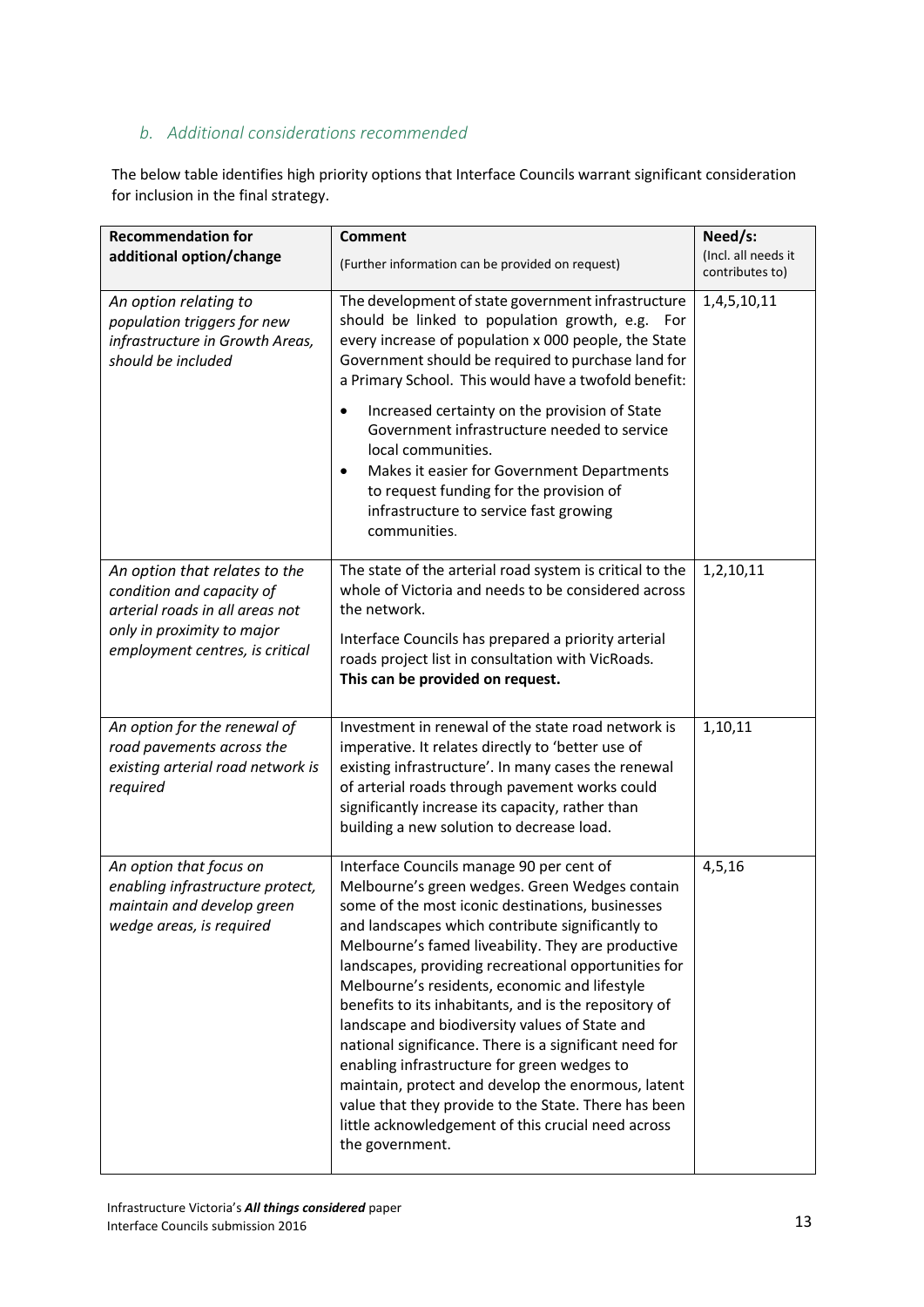| <b>Recommendation for</b>                                                                                                                                    | <b>Comment</b>                                                                                                                                                                                                                                                                                                               | Need/s:<br>(Incl. all needs it |
|--------------------------------------------------------------------------------------------------------------------------------------------------------------|------------------------------------------------------------------------------------------------------------------------------------------------------------------------------------------------------------------------------------------------------------------------------------------------------------------------------|--------------------------------|
| additional option/change                                                                                                                                     | (Further information can be provided on request)                                                                                                                                                                                                                                                                             | contributes to)                |
| Consider incorporating two<br>more concepts into the options<br>tabled in Need 7- Provide better<br>access to housing for the most<br>vulnerable Victorians. | No changes requested to the set of options tabled.<br>However, consider including the following to assist<br>with increasing the supply of affordable housing:<br>Affordable and social housing development<br>$\bullet$<br>incentives and fund<br>Social housing private provision to increase<br>stock in current options. | $\overline{7}$                 |
| Expand Need 11: Improve<br>access to middle and outer<br>metropolitan major<br>employment centres                                                            | This need should include access to Metropolitan<br>Activity Centres.                                                                                                                                                                                                                                                         | 11                             |
| Include an option for the<br>acquisition and development of<br>new regional parks                                                                            | Parks Victoria and DELWP have proposed regional<br>parks in metro Melbourne which present<br>opportunities to address several needs.                                                                                                                                                                                         | 1,4,16                         |
| Include an option relating to<br>community education programs<br>about reducing energy usage                                                                 | Directly related to 'changing behaviour and<br>managing demand'.                                                                                                                                                                                                                                                             | 18                             |
| Include Environmentally<br>Sensitive Design Framework in<br>planning process                                                                                 | A more holistic approach is required early in the<br>development process. As such, it seems pertinent<br>to include regulations regarding environmentally<br>sustainable development in the planning process.                                                                                                                | 18                             |
| <b>Specific</b>                                                                                                                                              |                                                                                                                                                                                                                                                                                                                              |                                |
| Western metropolitan corridor<br>health service expansion                                                                                                    | The City's west has comparable requirements to the<br>city's north. Similar to the Northern metropolitan<br>corridor health service expansion, the West require<br>further expansion of health services to ease<br>increasing strain on access to such services.                                                             | 1,3                            |
| Beveridge Interstate Freight<br><b>Terminal</b>                                                                                                              |                                                                                                                                                                                                                                                                                                                              | 13                             |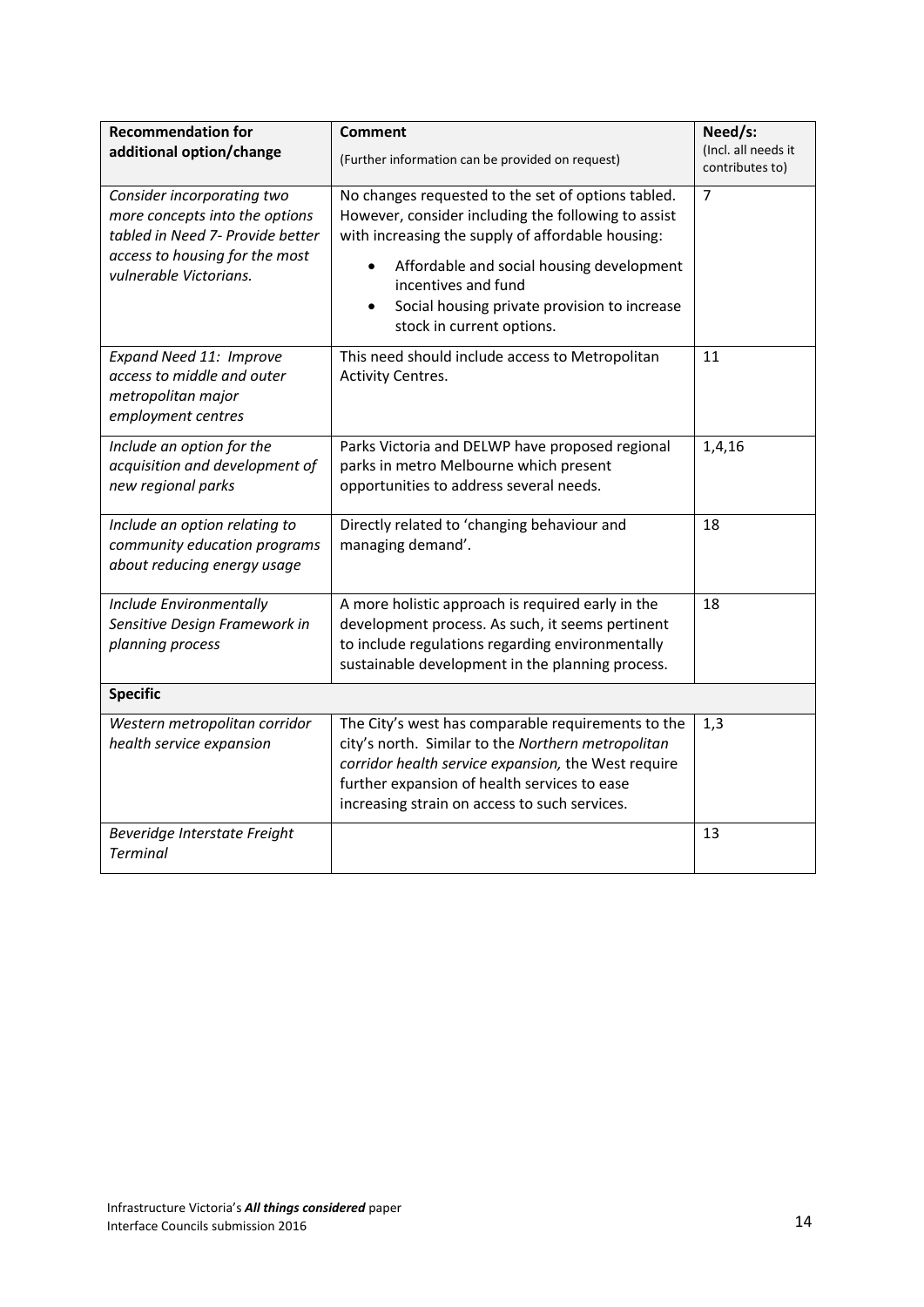### <span id="page-15-0"></span>*c. Specific concerns*

The below table outlines the key concerns Interface Councils have with options tabled thus far. The ramifications of these options for all stakeholders need to be carefully investigated if Infrastructure Victoria wishes to pursue them.

| Key concern                                  | <b>Comment</b>                                                                                                                                                                                                                                                                                                                                                                                                                                                                                                                   | Need/s:                                |
|----------------------------------------------|----------------------------------------------------------------------------------------------------------------------------------------------------------------------------------------------------------------------------------------------------------------------------------------------------------------------------------------------------------------------------------------------------------------------------------------------------------------------------------------------------------------------------------|----------------------------------------|
|                                              | (Further information can be provided on request)                                                                                                                                                                                                                                                                                                                                                                                                                                                                                 | (Incl. all needs it<br>contributes to) |
| <b>Centralised Planning Scheme</b><br>(CSP1) | Interface Councils are significantly concerned about<br>this option and the idea of administration by one<br>central body. It would not be in the interests of<br>communities to have decisions made by a body that<br>does not understand the local infrastructure needs<br>and priorities or provide any mechanism for the<br>community to participate in decision making.                                                                                                                                                     | $\mathbf{1}$                           |
|                                              | If a central planning authority was created it would<br>likely be swamped with planning applications and<br>its officers would not be well placed to understand<br>the intricacies across a diverse range of<br>municipalities across Victoria. Even if a range of<br>'regional' offices were created to assess planning<br>permits it would be difficult for planning officers to<br>conduct site inspections or be across the wide array<br>of planning issues that are particular to each<br>different location in the State. |                                        |
|                                              | It is imperative local knowledge is not eroded from<br>the system. Interface Councils strongly support the<br>deletion of this option as there are already<br>mechanisms to provide some centralised function:                                                                                                                                                                                                                                                                                                                   |                                        |
|                                              | The State Planning Policy Framework, standard<br>$\bullet$<br>zones, overlays, and particular provisions<br>The Minister for Planning can be made the<br>٠<br>Responsible Authority for projects of State<br>Significance<br>Current model of 'centralised' MPA but<br>decentralised PI Schemes is the right balance                                                                                                                                                                                                             |                                        |